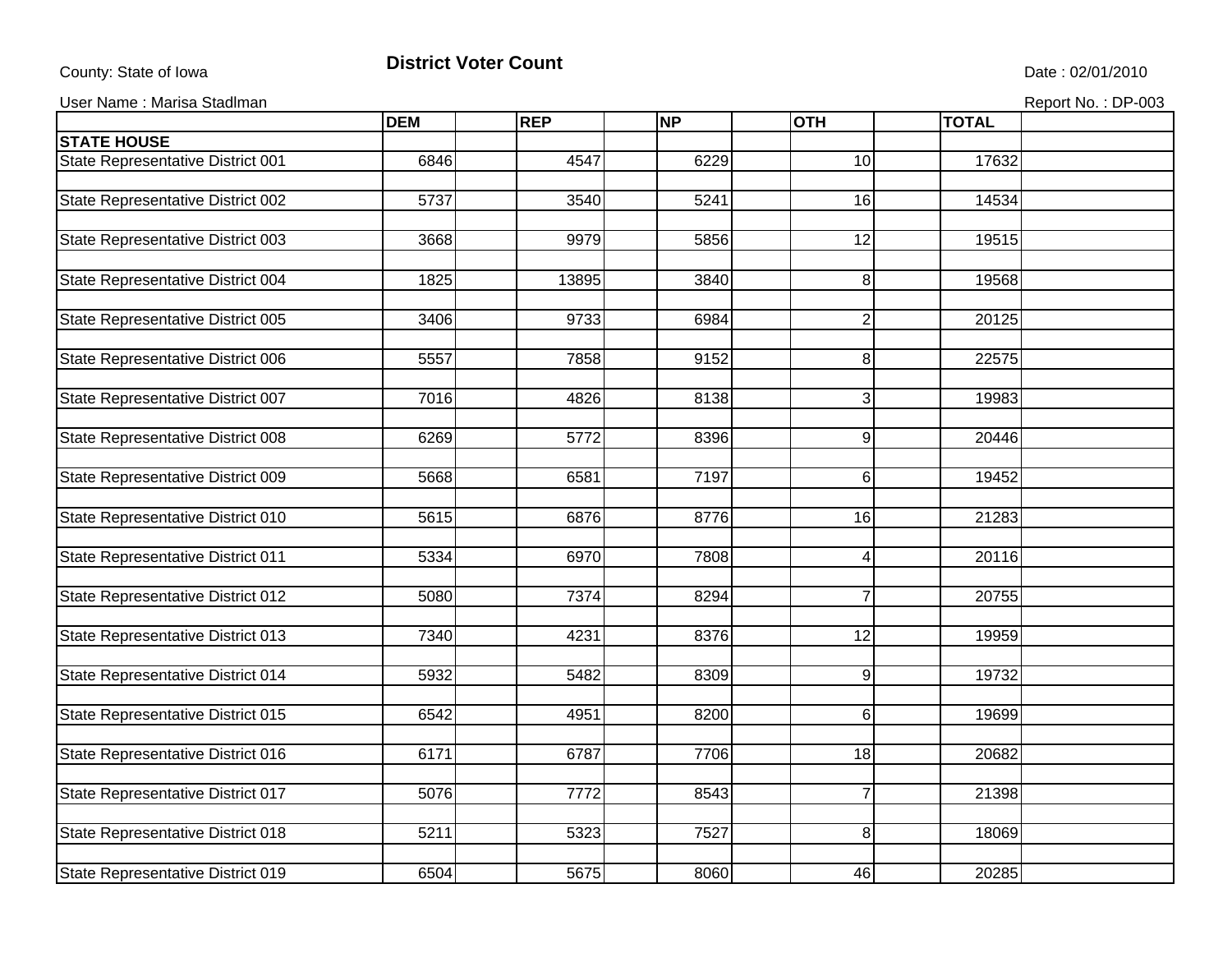|                                          | <b>DEM</b> | <b>REP</b> | <b>NP</b> | <b>OTH</b>      | <b>TOTAL</b> | Page 2 |
|------------------------------------------|------------|------------|-----------|-----------------|--------------|--------|
| State Representative District 020        | 7061       | 6870       | 9079      | 22              | 23032        |        |
|                                          |            |            |           |                 |              |        |
| State Representative District 021        | 7027       | 4222       | 7210      | 12              | 18471        |        |
|                                          |            |            |           |                 |              |        |
| State Representative District 022        | 9414       | 2291       | 6626      | $\overline{9}$  | 18340        |        |
|                                          |            |            |           | 10              |              |        |
| State Representative District 023        | 6418       | 4391       | 8939      |                 | 19758        |        |
| State Representative District 024        | 5631       | 5183       | 7780      | 3 <sup>1</sup>  | 18597        |        |
|                                          |            |            |           |                 |              |        |
| State Representative District 025        | 8802       | 4179       | 8542      | 12              | 21535        |        |
|                                          |            |            |           |                 |              |        |
| State Representative District 026        | 7413       | 3697       | 7869      | $\overline{4}$  | 18983        |        |
|                                          |            |            |           |                 |              |        |
| State Representative District 027        | 9242       | 3604       | 6689      | 10              | 19545        |        |
|                                          |            |            |           |                 |              |        |
| State Representative District 028        | 8675       | 3988       | 6527      | $6 \,$          | 19196        |        |
|                                          |            |            |           |                 |              |        |
| State Representative District 029        | 9474       | 6092       | 8717      | 26              | 24309        |        |
| State Representative District 030        | 12614      | 6130       | 10330     | 35              | 29109        |        |
|                                          |            |            |           |                 |              |        |
| State Representative District 031        | 7248       | 5035       | 8993      | 8 <sup>1</sup>  | 21284        |        |
|                                          |            |            |           |                 |              |        |
| State Representative District 032        | 6690       | 6298       | 8791      | 13              | 21792        |        |
|                                          |            |            |           |                 |              |        |
| State Representative District 033        | 9059       | 3422       | 7943      | 38              | 20462        |        |
|                                          |            |            |           |                 |              |        |
| State Representative District 034        | 8454       | 4341       | 7432      | 17              | 20244        |        |
|                                          | 8097       | 7061       | 9488      | 17              | 24663        |        |
| State Representative District 035        |            |            |           |                 |              |        |
| State Representative District 036        | 8128       | 7620       | 10023     | 26              | 25797        |        |
|                                          |            |            |           |                 |              |        |
| <b>State Representative District 037</b> | 7698       | 6742       | 8223      | 21              | 22684        |        |
|                                          |            |            |           |                 |              |        |
| State Representative District 038        | 8931       | 4725       | 6240      | $\overline{22}$ | 19918        |        |
|                                          |            |            |           |                 |              |        |
| State Representative District 039        | 6185       | 5606       | 9182      | 12              | 20985        |        |
|                                          |            |            |           |                 |              |        |
| State Representative District 040        | 5426       | 7389       | 7703      | 10              | 20528        |        |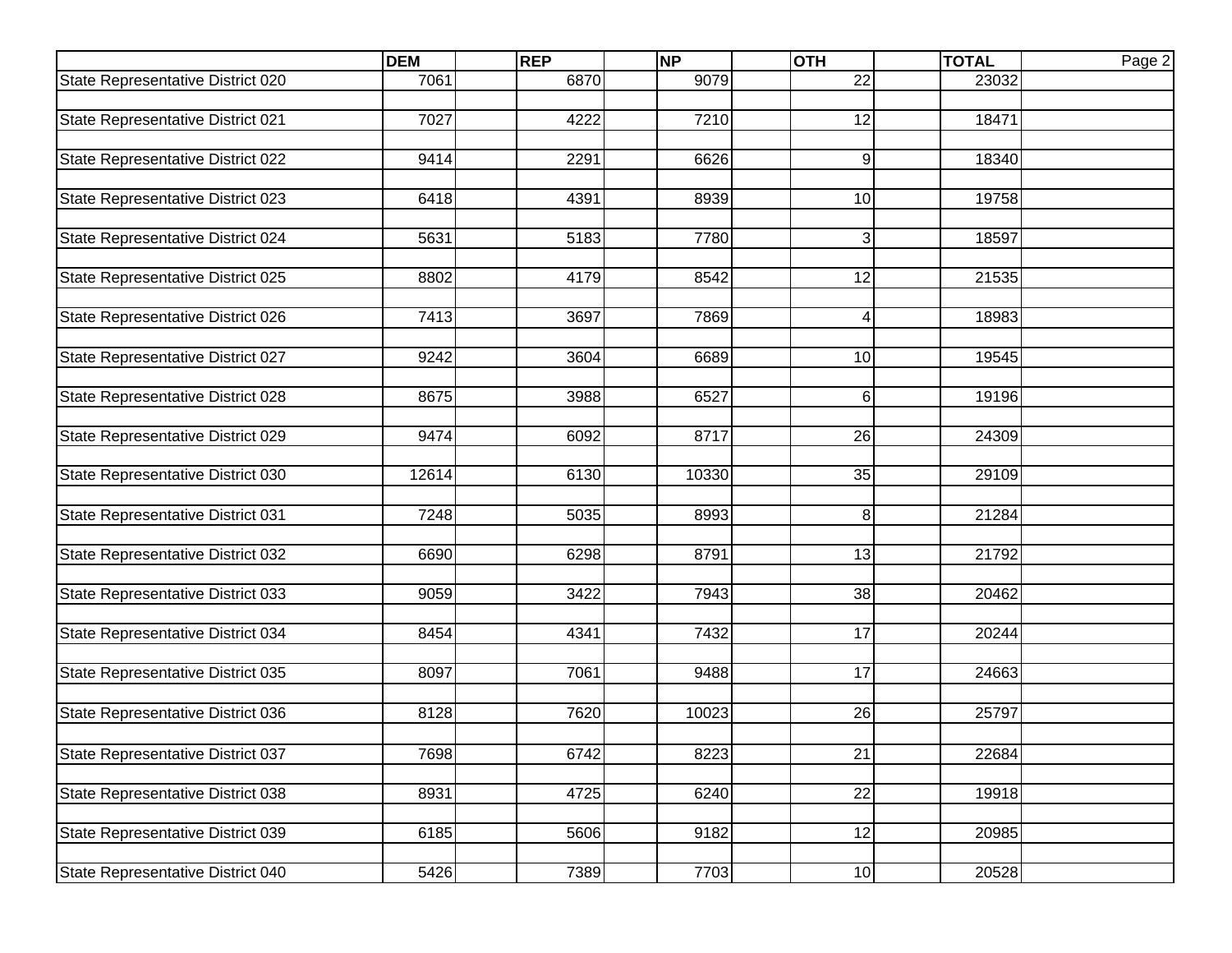|                                   | <b>DEM</b> | <b>REP</b> | <b>NP</b> | <b>OTH</b>     | <b>TOTAL</b> | Page 3 |
|-----------------------------------|------------|------------|-----------|----------------|--------------|--------|
| State Representative District 041 | 8512       | 5580       | 6656      | 10             | 20758        |        |
|                                   |            |            |           |                |              |        |
| State Representative District 042 | 9178       | 6794       | 7565      | 20             | 23557        |        |
|                                   |            |            |           |                |              |        |
| State Representative District 043 | 6510       | 5564       | 7386      | $\overline{7}$ | 19467        |        |
|                                   |            |            |           |                |              |        |
| State Representative District 044 | 5438       | 6690       | 7924      | $9\,$          | 20061        |        |
|                                   |            |            |           |                |              |        |
| State Representative District 045 | 8412       | 5891       | 10957     | 128            | 25388        |        |
| State Representative District 046 | 8765       | 6220       | 8551      | 49             | 23585        |        |
|                                   |            |            |           |                |              |        |
| State Representative District 047 | 9170       | 12504      | 14573     | 24             | 36271        |        |
|                                   |            |            |           |                |              |        |
| State Representative District 048 | 7109       | 4961       | 8146      | 16             | 20232        |        |
|                                   |            |            |           |                |              |        |
| State Representative District 049 | 7912       | 4838       | 7065      | 13             | 19828        |        |
|                                   |            |            |           |                |              |        |
| State Representative District 050 | 5187       | 5884       | 7577      | 5              | 18653        |        |
|                                   |            |            |           |                |              |        |
| State Representative District 051 | 6434       | 4803       | 8726      | 14             | 19977        |        |
|                                   |            |            |           |                |              |        |
| State Representative District 052 | 4698       | 6294       | 7786      | 4              | 18782        |        |
|                                   |            |            |           |                |              |        |
| State Representative District 053 | 4954       | 7905       | 7928      | $\overline{4}$ | 20791        |        |
|                                   |            |            |           |                |              |        |
| State Representative District 054 | 5835       | 6089       | 7066      | 13             | 19003        |        |
| State Representative District 055 | 5344       | 6358       | 6852      | 9              | 18563        |        |
|                                   |            |            |           |                |              |        |
| State Representative District 056 | 6213       | 6368       | 6436      | $\overline{7}$ | 19024        |        |
|                                   |            |            |           |                |              |        |
| State Representative District 057 | 5079       | 8541       | 7722      | 5              | 21347        |        |
|                                   |            |            |           |                |              |        |
| State Representative District 058 | 5460       | 7255       | 7606      | $6 \mid$       | 20327        |        |
|                                   |            |            |           |                |              |        |
| State Representative District 059 | 7622       | 7298       | 5368      | 12             | 20300        |        |
|                                   |            |            |           |                |              |        |
| State Representative District 060 | 7159       | 7228       | 6299      | 20             | 20706        |        |
|                                   |            |            |           |                |              |        |
| State Representative District 061 | 10662      | 4758       | 4654      | 26             | 20100        |        |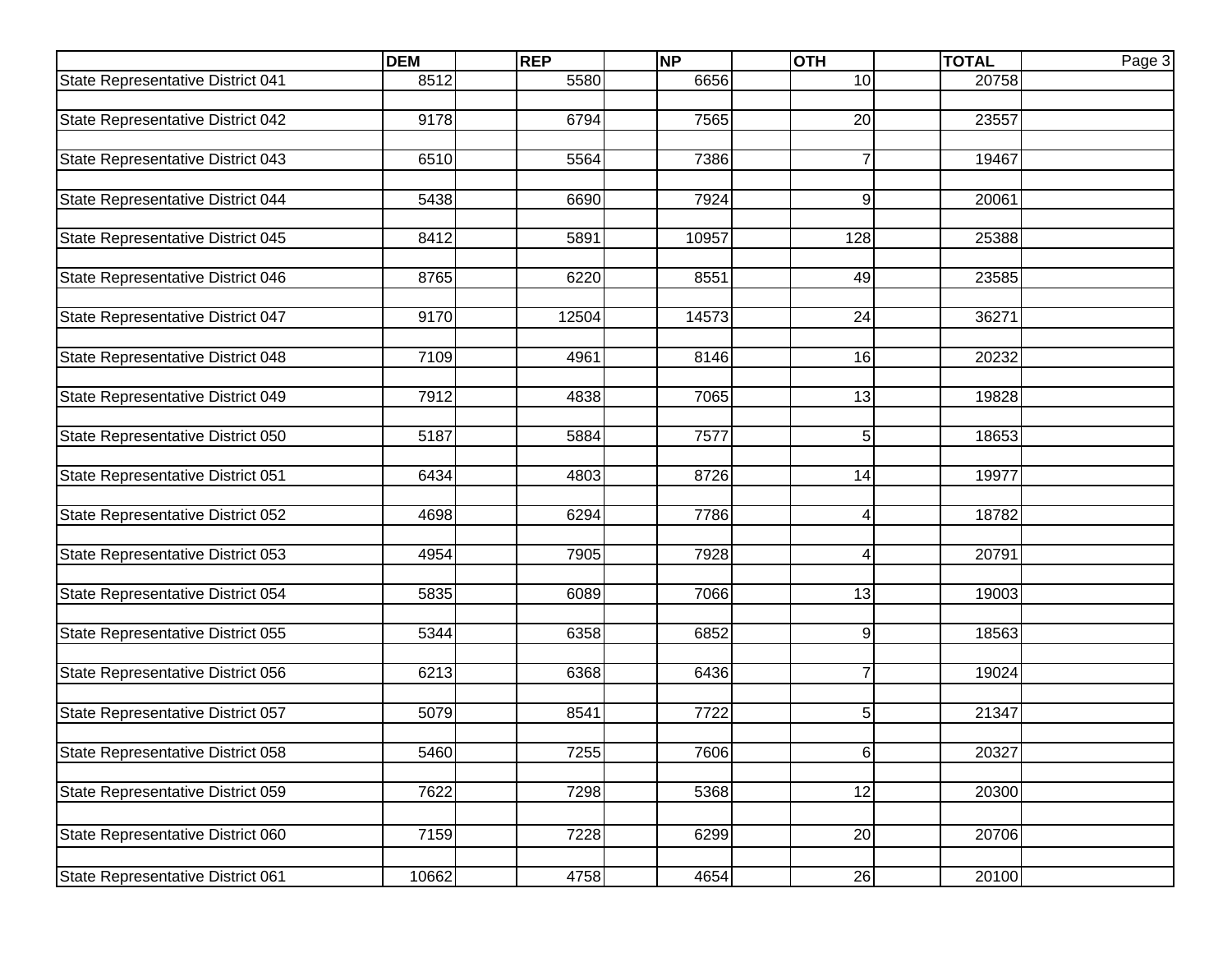|                                   | <b>DEM</b> | <b>REP</b> | <b>NP</b> | <b>OTH</b>     | <b>TOTAL</b> | Page 4 |
|-----------------------------------|------------|------------|-----------|----------------|--------------|--------|
| State Representative District 062 | 8454       | 3050       | 4904      | 18             | 16426        |        |
|                                   |            |            |           |                |              |        |
| State Representative District 063 | 7975       | 8489       | 6651      | 19             | 23134        |        |
|                                   |            |            |           |                |              |        |
| State Representative District 064 | 9090       | 4689       | 5358      | 26             | 19163        |        |
|                                   |            |            |           |                |              |        |
| State Representative District 065 | 8188       | 2740       | 4723      | 31             | 15682        |        |
|                                   |            |            |           |                |              |        |
| State Representative District 066 | 8739       | 1994       | 3915      | 31             | 14679        |        |
|                                   |            |            |           |                |              |        |
| State Representative District 067 | 9605       | 4507       | 6079      | 14             | 20205        |        |
|                                   |            |            |           |                |              |        |
| State Representative District 068 | 9092       | 3547       | 5134      | 14             | 17787        |        |
|                                   |            |            |           |                |              |        |
| State Representative District 069 | 9606       | 11631      | 9901      | 24             | 31162        |        |
|                                   |            |            |           |                |              |        |
| State Representative District 070 | 8735       | 10033      | 8943      | 32             | 27743        |        |
| State Representative District 071 | 6373       | 8293       | 8195      | 5 <sup>1</sup> | 22866        |        |
|                                   |            |            |           |                |              |        |
| State Representative District 072 | 6254       | 6498       | 7122      | 8 <sup>1</sup> | 19882        |        |
|                                   |            |            |           |                |              |        |
| State Representative District 073 | 7606       | 7278       | 8571      | 8              | 23463        |        |
|                                   |            |            |           |                |              |        |
| State Representative District 074 | 8213       | 6929       | 8294      | 21             | 23457        |        |
|                                   |            |            |           |                |              |        |
| State Representative District 075 | 7082       | 6375       | 7860      | 19             | 21336        |        |
|                                   |            |            |           |                |              |        |
| State Representative District 076 | 6521       | 6012       | 8366      | $6 \,$         | 20905        |        |
|                                   |            |            |           |                |              |        |
| State Representative District 077 | 12162      | 4455       | 10686     | 97             | 27400        |        |
|                                   |            |            |           |                |              |        |
| State Representative District 078 | 14197      | 4179       | 8386      | 55             | 26817        |        |
|                                   |            |            |           |                |              |        |
| State Representative District 079 | 6263       | 5297       | 8825      | $\overline{3}$ | 20388        |        |
|                                   |            |            |           |                |              |        |
| State Representative District 080 | 6347       | 6257       | 7795      | $\overline{3}$ | 20402        |        |
|                                   |            |            |           |                |              |        |
| State Representative District 081 | 7732       | 6048       | 8863      | 12             | 22655        |        |
|                                   |            |            |           |                |              |        |
| State Representative District 082 | 6319       | 8001       | 9763      | 10             | 24093        |        |